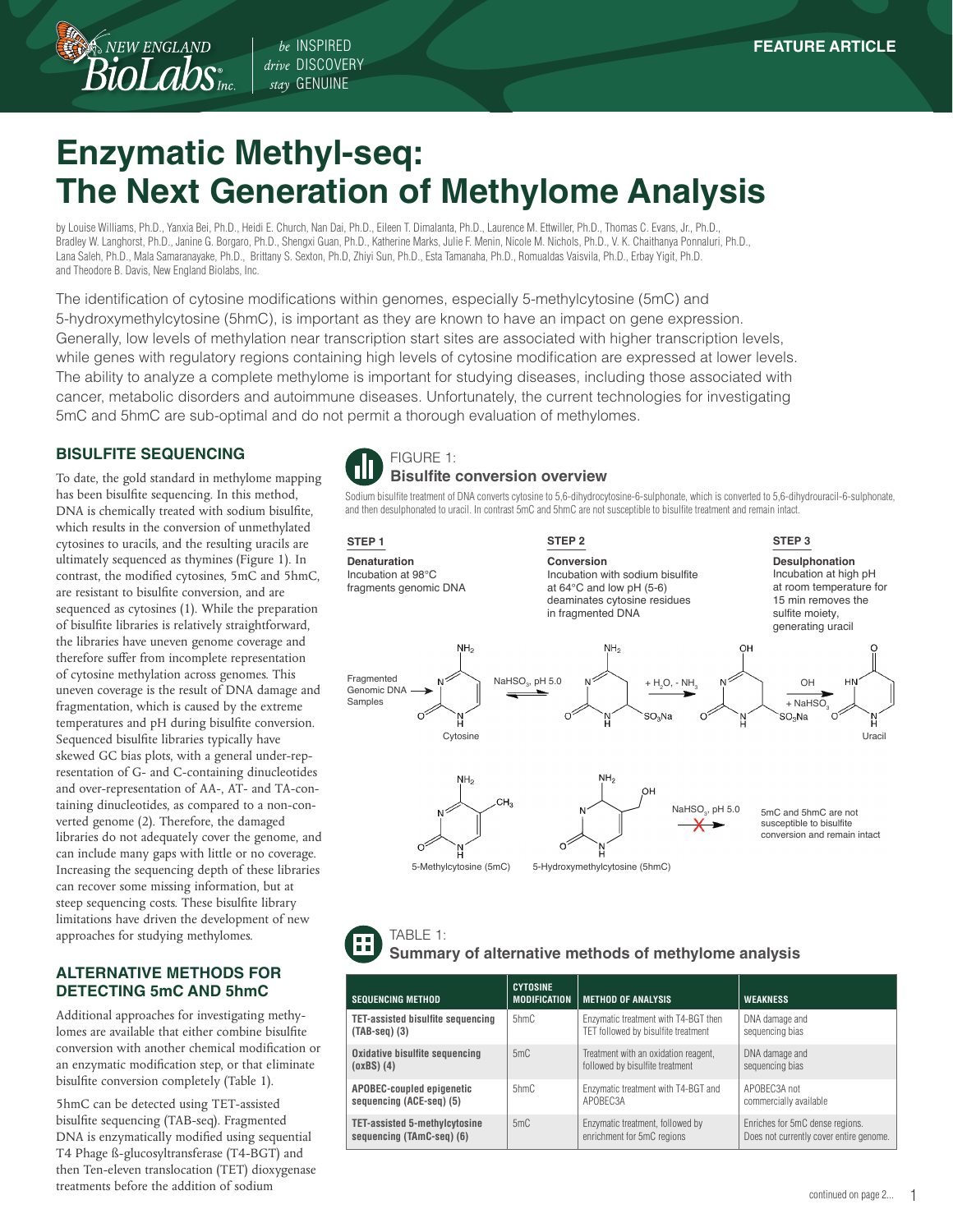bisulfite (3). T4-BGT glucosylates 5hmC to form beta-glucosyl-5-hydroxymethylcytosine (5ghmC) and TET is then used to oxidize 5mC to 5caC (Figure 2). Only 5ghmC is protected from subsequent demination by sodium bisulfite and this enables 5hmC to be distinguished from 5mC by sequencing.

Oxidative bisulfite sequencing (oxBS) provides another method to distinguish between 5mC and 5hmC (4). The oxidation reagent potassium perruthenate converts 5hmC to 5-formylC (5fC) and subsequent sodium bisulfite treatment deaminates 5fC to uracil. 5mC remains unchanged and can therefore be identified using this method.

APOBEC-coupled epigenetic sequencing (ACE-seq) excludes bisulfite conversion altogether and relies on enzymatic conversion to detect 5hmC (5). With this method, T4-BGT glucosylates 5hmC to 5ghmC and protects it from deamination by Apolipoprotein B mRNA editing enzyme subunit 3A (APOBEC3A). Cytosine and 5mC are deaminated by APOBEC3A and sequenced as thymine.

Lastly, TET-assisted 5-methylcytosine sequencing (TAmC-seq) enrichs for 5mC loci and utilizes two sequential enzymatic reactions followed by an affinity pull-down (6). Fragmented DNA is treated with T4-BGT which protects 5hmC by glucosylation. The enzyme mTET1 is then used to oxidize 5mC to 5hmC, and T4-BGT labels the newly formed 5hmC using a modified glucose moiety (6-N3-glucose). Click chemistry is used to introduce a biotin tag which enables enrichment of 5mC-containing DNA fragments for detection and genome wide profiling.

Libraries made from methods that combine enzymatic and sodium bisulfite identification of cytosine modifications all experience DNA damage and the inherent biases of bisulfite treatment. Furthermore, the described enzymatic methods have additional drawbacks. TAmC-seq is focused on loci and does not discriminate between methylated and unmethylated cytosines in the enriched DNA fragments. ACE-seq probes only 5hmC and requires APOBEC3A for deamination, which is not yet commercially available, making it more difficult to standardize library construction between labs.

#### **ENZYMATIC METHYL-SEQ – A NEW APPROACH**

The enzymatic methyl-seq workflow developed at NEB provides a much-needed alternative to bisulfite sequencing. This method relies on the ability of APOBEC to deaminate cytosines to uracils. Unfortunately, APOBEC also deaminates 5mC and 5hmC, making it impossible to differentiate between cytosine and its modified forms (7,8). In order to detect 5mC and 5hmC, this method also utilizes TET2 and an Oxidation Enhancer, which enzymatically modify 5mC and 5hmC to forms that are not substrates for APOBEC. The TET2 enzyme converts 5mC to 5caC (Figure 2) and the Oxidation Enhancer converts 5hmC to 5ghmC (9,10,11). Ultimately, cytosines are sequenced as thymines and 5mC and 5hmC are sequenced as cytosines, thereby protecting the integrity of the original 5mC and 5hmC sequence information.

The NEBNext Enzymatic Methyl-seq Kit (EM-seq™) combines NEBNext® Ultra™ II reagents with these two enzymatic steps to construct Illumina® libraries that accurately represent 5mC and 5hmC within the genome. Converted libraries are amplified using NEBNext Q5U DNA polymerase (Figure 3). EM-seq libraries result in a more accurate representation of the methylome, with minimal DNA fragmentation or biases when compared to whole genome bisulfite sequencing (WGBS). The combination of the Ultra II reagents for library prep and the EM-seq conversion allows for lower input amounts compared to most WGBS workflows, with a range of inputs from  $10 - 200$  ng.



EM-seq utilizes two enzymatic steps to differentiate between modified and unmodified cytosines.

#### **Genomic DNA Shearing**

Input is 10 –200 ng of genomic DNA, sheared to 300 bp



## FIGURE 2: **Enzymatic modification of cytosine** TET enzymes oxidize 5mC to 5hmC then 5fC and finally 5caC.

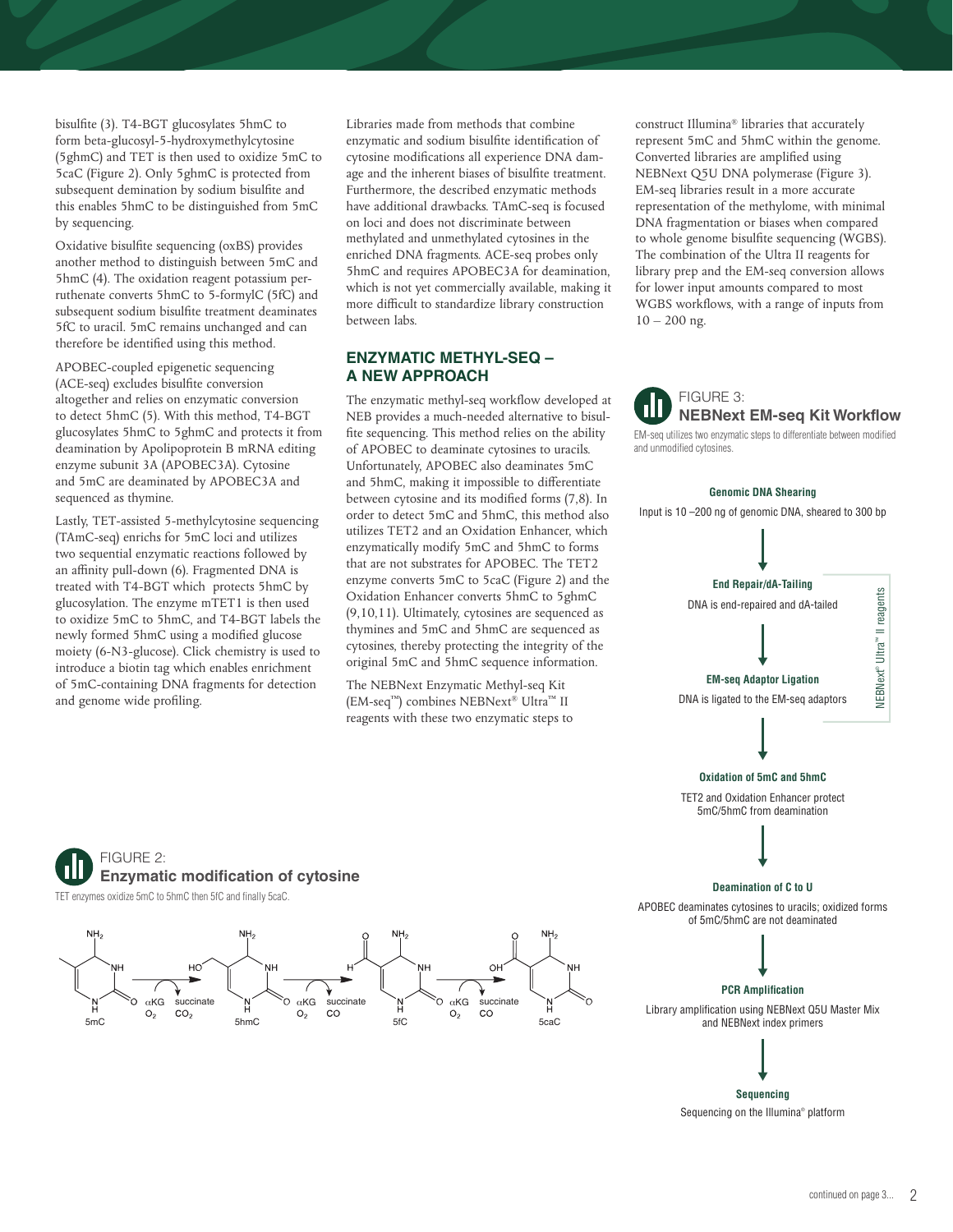#### **EM-SEQ PERFORMANCE**

#### Intact DNA

Several pieces of data suggest that the process of generating EM-seq libraries does not damage DNA in the same way as bisulfite sequencing. EM-seq libraries give higher PCR yields despite using fewer PCR cycles for all DNA input amounts (see page 6), indicating that less DNA is lost during enzymatic treatment and library preparation, as compared to WGBS. Reduced PCR cycles, in turn, translates into more



#### EM-seq Libraries Have Reduced Bias

The preservation of DNA integrity is also demonstrated by the GC bias graphs (Figure 5), and the dinucleotide coverage distribution graph (Figure 6). Both of these figures indicate that reduced bias is associated with the EM-seq

## FIGURE 4: **NEBNext Enzymatic Methyl-seq (EM-seq) libraries have larger inserts**

EM-seq library insert sizes are larger than whole genome bisulfite sequencing (WGBS) libraries. Library insert sizes were determined using Picard 2.18.14. The larger insert size indicates that EM-seq does not damage DNA as bisulfite treatment does.



#### FIGURE 5:

#### **EM-seq has superior uniformity of GC coverage**

GC coverage was analyzed using Picard 2.18.14 and the distribution of normalized coverage across different GC contents of the genome (0-100%) was plotted. EM-seq libraries have significantly more uniform GC coverage, and lack the AT over-representation and GC underrepresentation typical of WGBS libraries.



libraries. The EM-seq libraries have a flat GC bias distribution (Figure 5) with even coverage at both GC and AT rich regions, and do not display a preference for any dinucleotide combination (Figure 6). This is in stark contrast to WGBS, which shows a skewed GC bias profile along with the previously mentioned dinucleotide biases. Reduced library bias improves the mapping and therefore coverage of CpGs.

#### CpG Detection

Human DNA is methylated almost exclusively in CpG contexts. EM-seq global CpG methylation levels for human NA12878 DNA are consistent with WGBS libraries (Figure 7A), indicating that EM-seq libraries accurately detect methylation. The more striking difference between EM-seq and WGBS libraries becomes apparent when the focus is shifted to CpG coverage. EM-seq libraries detect more CpGs to a higher depth of coverage than WGBS libraries (Figure 7B). The ability to detect more CpGs at a greater depth also increases confidence in the data and leads to more accurately defining methylation within a region of interest. This in turn aids in detecting methylation changes in diseased states such as cancer. In addition, increased CpG coverage has an economic impact – with more CpGs detected using the same number of reads compared to WGBS, EM-seq represents significant cost-savings.

#### Potential Applications

In addition to making Illumina libraries, there are other potential applications for the EM-seq technology. Many of these applications already exist, but can now be improved upon because of the intact nature of enzymatically-converted DNA and the accuracy of CpG detection. Lower input DNA is also a driving factor for some of these applications. Converted DNA can be detected on arrays, and can be used for target enrichment, reduced representation-type libraries or amplicon detection. Different types of DNA inputs, such as low input cell free DNA (cfDNA) or damaged FFPE DNA, can also be used.